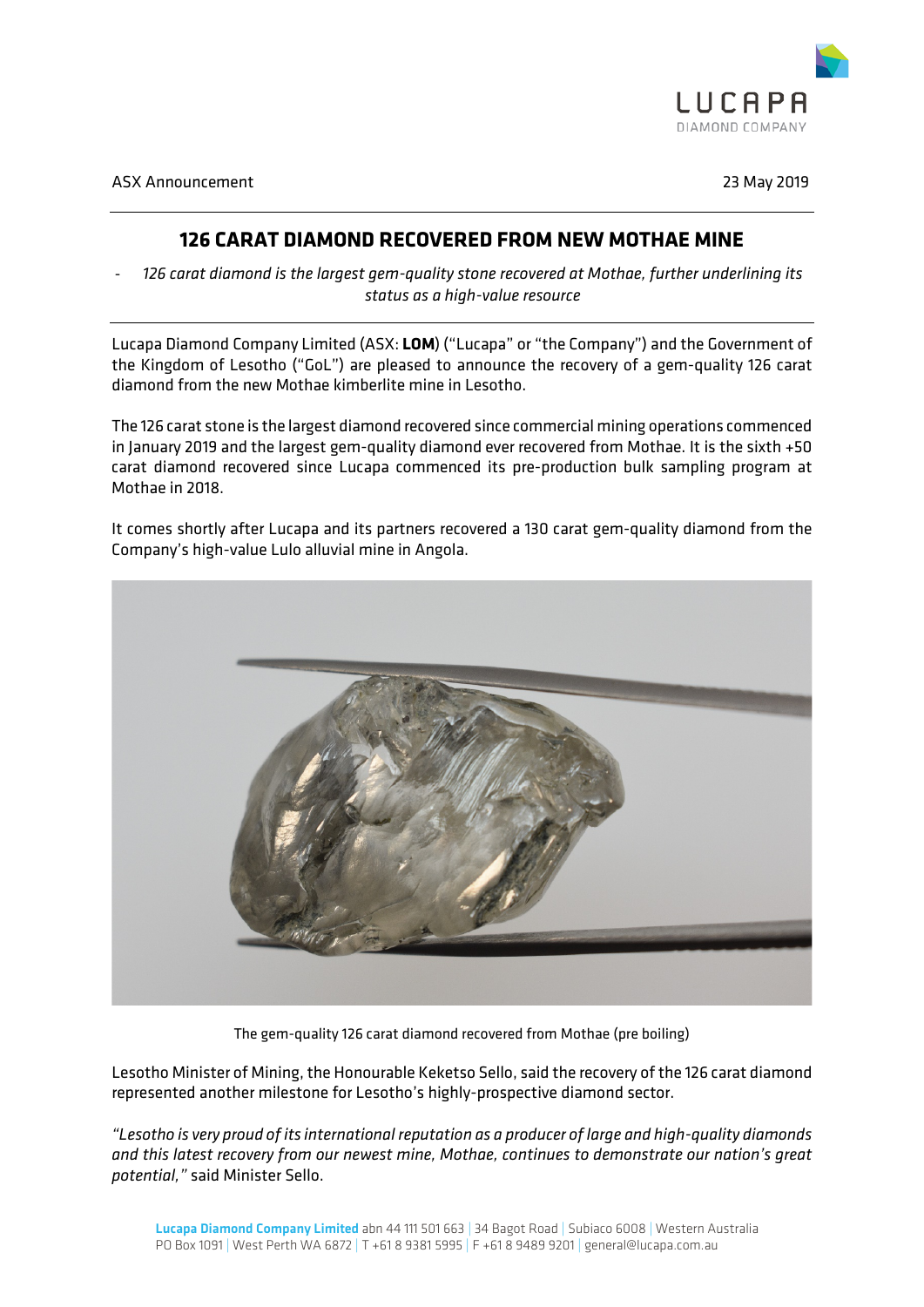Lucapa Managing Director Stephen Wetherall said the 126 carat diamond was further proof of the large stone and high-value nature of the Mothae kimberlite resource, which is located within 5km of Letseng, the world's highest US\$ per carat kimberlite diamond mine.

*"We are delighted to have recovered our first +100 carat stone so early in our commercial mining campaign at Mothae, along with other rare Type IIa and fancy coloured gems, and look forward to unlocking the true value of this mine over the next decade and beyond,"* said Mr Wetherall.

For and on behalf of the Lucapa Board.

## **STEPHEN WETHERALL MANAGING DIRECTOR**

## **ABOUT LUCAPA**

Lucapa is a growing diamond company with high-value mines in Angola and Lesotho, along with exploration projects in Angola, Australia and Botswana. Lucapa's vision is to become a leading producer of large and premium-quality diamonds - from both alluvial and kimberlite sources - in Africa and other known diamond provinces around the world.

The Company's focus on high-value diamond production is designed to protect cash flows in a sector of the diamond market where demand and prices remain robust.

Lucapa's flagship asset is the Lulo Diamond Project in Angola, which is a prolific producer of large and premium-value alluvial diamonds. Lulo has produced 13 +100ct diamonds to date and is the highest average US\$ per carat alluvial diamond production in the world. Lucapa and its Lulo partners continue to advance their search for the primary kimberlite sources of these exceptional alluvial gems through a systematic drilling and exploration program.

Lucapa's second high-value mine, the 1.1 Mtpa Mothae kimberlite mine in diamond-rich Lesotho, commenced commercial diamond mining operations in January 2019 and has already recovered six +50 carat diamonds under Lucapa's ownership, including a gem-quality 126 carat stone.

Lucapa also has early stage exploration projects at Brooking in Western Australia and Orapa Area F in Botswana. Lucapa has placed the programs at these earlier stage exploration projects on hold to focus on the Lulo and Mothae assets.

Lucapa's Board and managements team have decades of diamond industry experience across the globe with companies including De Beers and Gem Diamonds.

## **No New Information**

To the extent that announcement contains references to prior exploration results and Mineral Resource estimates, which have been cross referenced to previous market announcements made by the Company, unless explicitly stated, no new information is contained. The Company confirms that it is not aware of any new information or data that materially affects the information included in the relevant market announcements and, in the case of estimates of Mineral Resources,that all material assumptions and technical parameters underpinning the estimates in the relevant market announcement continue to apply and have not materially changed.